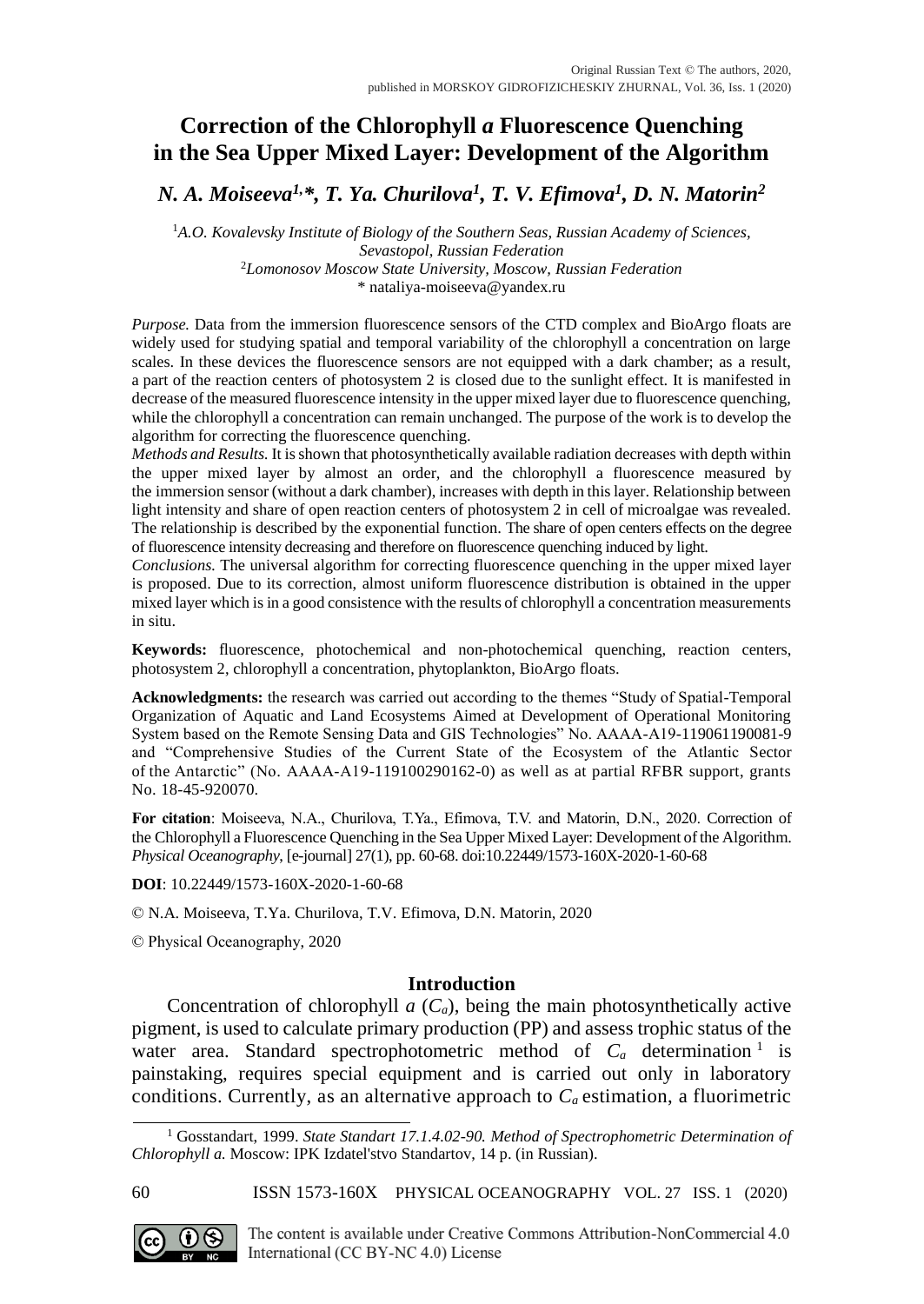method for  $C_a$  determination based on the relationship between  $C_a$  and fluorescence has become widespread [1, 2]. The accuracy of the fluorimetric method for *C<sup>a</sup>* calculating is determined by the correctness of this ratio assessment, which is especially important for mesotrophic waters [3].

In natural water bodies, the fluorescence intensity profile  $(F)$  is measured by a special sensor mounted on the CTD hydrological complex. For long-term observations with high spatial resolution, various drifting floats are used, including floats of the Biogeochemical-Argo project (BGC-Argo). Modern models make it possible to measure vertical profiles of hydrophysical/hydrochemical parameters, including the chlorophyll *a* fluorescence. BGC-Argo floats are widely used for research in various parts of the World Ocean, including the Black Sea (http://biogeochemical-argo.org/).

In vivo the chlorophyll *a* fluorescence intensity of  $(F, \mu E \cdot m^{-3} \cdot s^{-1})$  is known [4] to depend on the light conditions of the environment (photosynthetically available radiation (PAR),  $\mu E \cdot m^{-2} \cdot s^{-1}$ ), the chlorophyll *a* concentration ( $C_a$ , mg $\cdot m^{-3}$ ) and the physiological characteristics of phytoplankton ( $a_{ph}^*(\lambda), \varphi_F$ ):

$$
F = \text{PAR} \cdot C_a \cdot \bar{a}_{\text{ph}}^* \cdot Q_a^* \cdot \varphi_F,\tag{1}
$$

where  $\overline{a}_{ph}^*$  – spectrally average value of chlorophyll a specific light absorption coefficient by phytoplankton pigments  $a_{ph}^*(\lambda)$ ,  $m^2 \cdot mg^{-1}$ ;  $\varphi_F$  – quantum fluorescence yield, mole of emitted photons/mole of absorbed photons;  $Q_a^*$  – dimensionless fluorescence intracellular reabsorption coefficient, dimensionless*.*

Taking into account the above dependence (1) in the upper mixed layer with a uniform distribution of  $C_a$  and  $a_{ph}$  the fluorescence intensity should be constant within the upper mixed layer limits. It should be noted the design feature of the sensors used with the CTD complex and in the BGC-Argo floats: they do not have a dark champer. In such sensors, *F* measurement in vivo occurs without preliminary dark adaptation of phytoplankton necessary for opening all the reaction centers (RC) of photosystem 2 (PS 2), which is associated with the processes of  $H_2O$ decomposition and  $O_2$  release. During daylight hours, as a result of the sunlight action, the RC PS 2 part goes into an inactive state and non-photochemical quenching of fluorescence develops, leading to an underestimation of the F values in the subsurface sea layer [5]. Non-photochemical quenching of fluorescence is associated with a number of photoinduced processes, such as the electrochemical proton gradient formation on thylakoid membranes, quenching of fluorescence by carotenoids (zeaxanthin), and, finally, photo destruction of RC PS 2 [6].

The present paper is aimed to create an algorithm that will allow correction of the chlorophyll *a* fluorescence quenching, measured at sea using immersion sensors. Testing of the developed algorithm is carried out on the example of the Black Sea.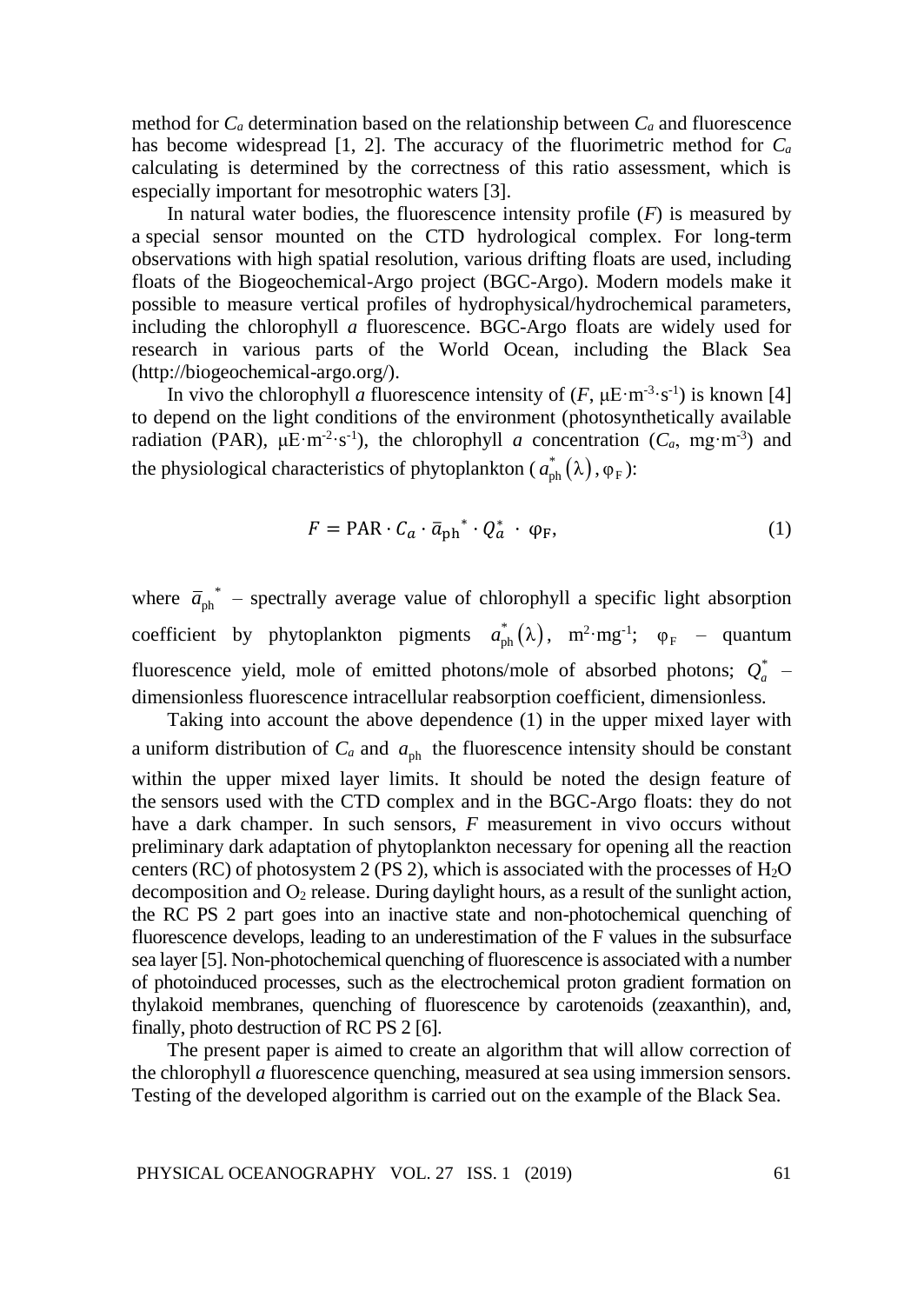#### **Methods**

Works were carried out on October  $24 - 28$ , 2017, when seasonal stratification of waters was observed in the deep Black Sea. An *SBE 911plus* probe (*Sea-Bird Electronics*) with sensors of temperature, salinity, density and fluorescence of chlorophyll *a* (*F*) was used as a probe complex.

The light conditions for the phytoplankton existence at different depths throughout the euphotic layer were determined using the Bouguer – Lambert equation of light attenuation [7]:

$$
PAR_Z = PAR_0 \cdot e^{-K_d \cdot z},\tag{2}
$$

where  $PAR<sub>Z</sub>$  – PAR, penetration to *z*-depth;  $PAR<sub>0</sub>$  – PAR, falling to the sea surface;  $K_d$  – diffuse attenuation coefficient, estimated based on depth of Secchi disk visibility  $(Z<sub>s</sub>)$  [8]:

$$
K_{\rm d} = 1,08 \; Z_{\rm S}^{-0.79}.
$$

The euphotic zone  $(Z_{eu})$  was taken equal to the penetration depth of 1% of the  $PAR_0$  value.  $Z_{eu}$  was determined according to the formula [8]

$$
Z_{\rm eu}=4,6 / K_{\rm d},
$$

where 4.6 corresponds to the optical depth  $(K_d \cdot z)$ , which 1%  $PAR_0$  penetrates to.

*E*<sup>0</sup> was estimated according to the formula [9, p. 5] taking into account cloudiness degree in the day of measurements. For the upper mixed layer the mean value of light intensity for layer from the sea surface to the bottom  $(PAR_{UML})$  was calculated as described in [10, p. 1266]:

$$
\overline{PAR}_{UML} = \overline{PAR}_0 \frac{[1 - e^{-4.6 \frac{Z_{UML}}{Z_{eu}}}]}{4.6 \frac{Z_{UML}}{Z_{eu}}}.
$$

The experiments in the research vessel laboratory to evaluate the parameters of the variable fluorescence of phytoplankton, adapted to different light conditions of existence in the upper mixed layer, were also carried out. The fluorescence intensity was measured with a MEGA-25 laboratory fluorometer with high sensitivity, developed at the Department of Biophysics, Faculty of Biology, Moscow State University [11]. This instrument supports to determine the chlorophyll *a* fluorescence values with high sensitivity on natural phytoplankton:  $F_0$  (constant fluorescence with opened RC PS 2),  $F_m$  (maximum fluorescence with closed RC PS 2),  $F_{\rm v}$  / $F_{\rm m}$  (quantum yield of light energy use with opened RC PS 2) after dark adaptation and also  $F<sub>t</sub>$  (a quasistationary level of fluorescence in an object adapted to light) and  $F_{m}$  (maximum fluorescence after continuous irradiance) in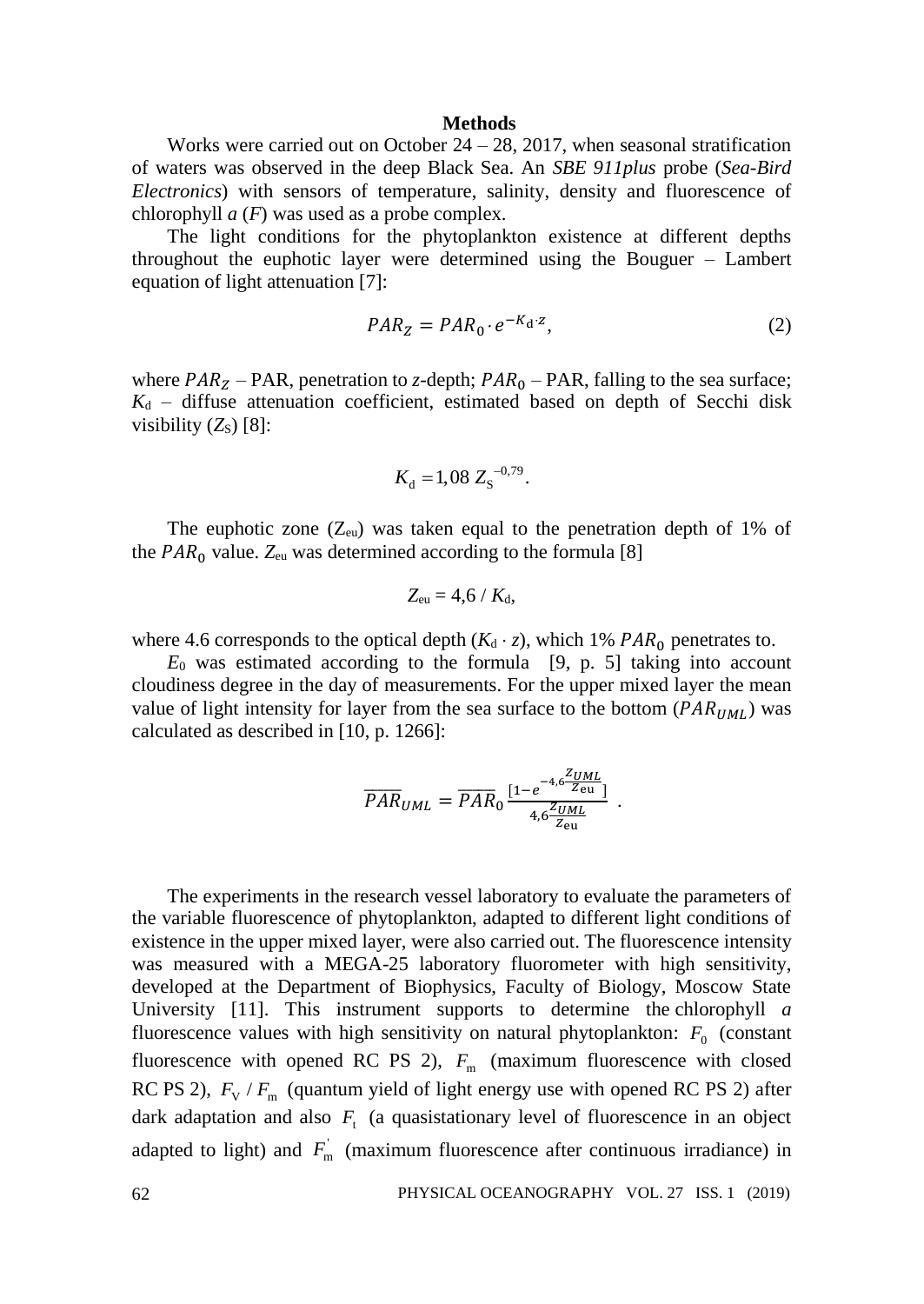constant light – and calculate the photochemical and non-photochemical quenching of fluorescence induced by light in an experiment.

 $F_{\text{m}}$  and  $F_{\text{m}}$  were determined under illumination with a saturating flash (duration 0.8 s, intensity 5000  $\mu$ E·m<sup>-2</sup>·s<sup>-1</sup>). The fluorescence intensity decrease due to the use of light energy in photosynthetic reactions is called photochemical quenching of fluorescence caused by acting light, and characterizes the activity of RC PS 2:

$$
q_{\rm p} = \frac{F_{\rm m}^{\rm'} - F_{\rm t}}{F_{\rm m}^{\rm'} - F_{\rm 0}^{\rm'}},\tag{3}
$$

where  $F_0$ <sup> $\,$ </sup> – continuous fluorescence after light adaptation of phytoplankton.

The fluorescence signal decrease as a result of thermal dissipation of the excitation energy is called non-photochemical quenching. These parameters allow estimation of the ratio of open and closed photosynthesis centers in the light. The measuring technique of the reduced parameters and their physical meaning are described in detail in [6, 12].

### **Results**

In the middle of daylight hours in the upper mixed layer, the *F* values measured near the sea surface were less than the values recorded in the lower part of the upper mixed layer (Fig. 1, green line).



**F i g. 1.** Profiles of vertical distribution of temperature *T* (red line), fluorescence intensity *F* measured by the immersion sensor of *SBE* 911 *plus* probe (green line); profile *F* reconstructed with account of light intensity (black line); chlorophyll *a* concentration *Ca* (blue squares) at the individual stations in different periods of a day, October 2017

PHYSICAL OCEANOGRAPHY VOL. 27 ISS. 1 (2019) 63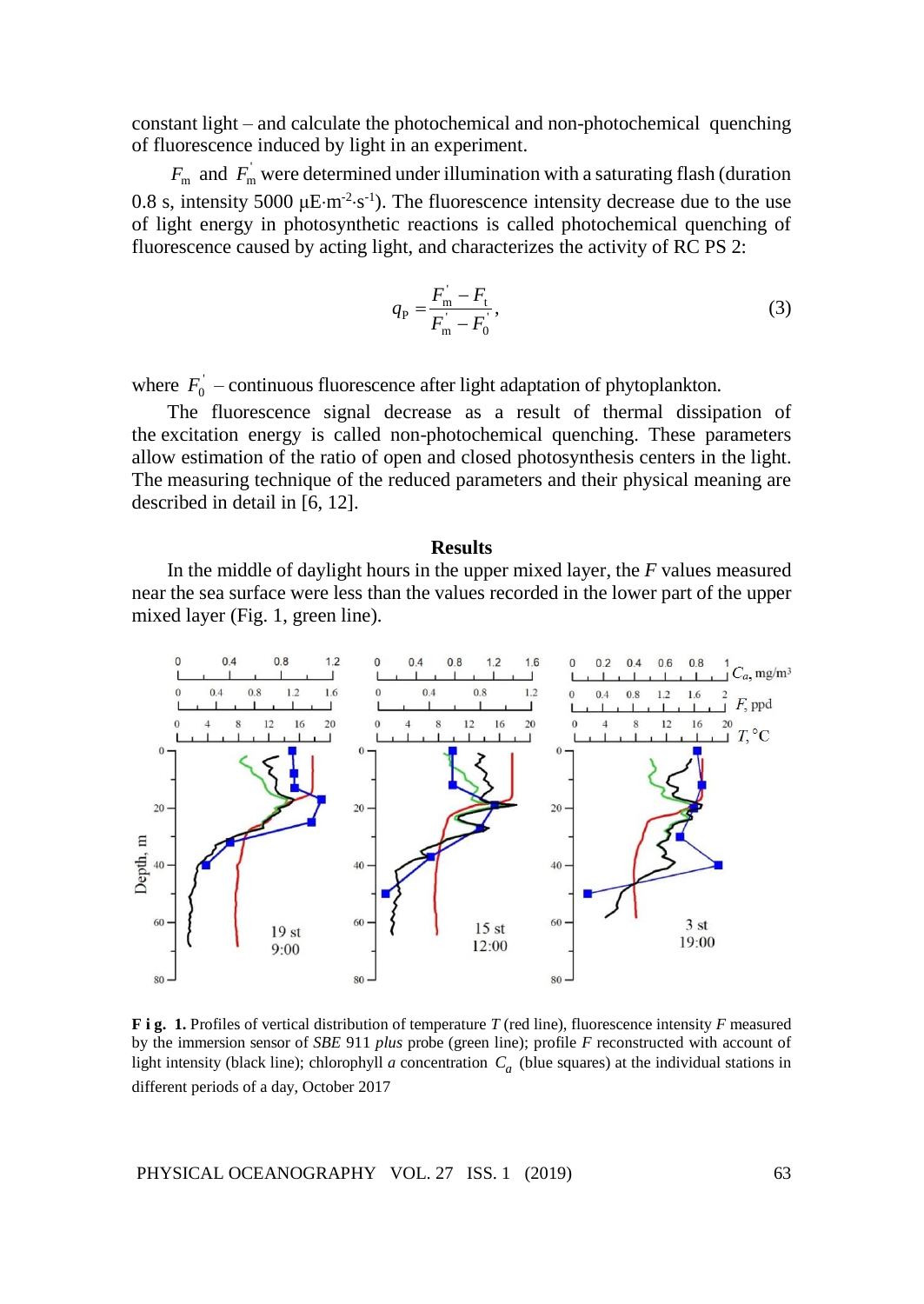In the considered period  $PAR_0$  was  $\sim 20$  E·m<sup>-2</sup>·day<sup>-1</sup> (at 4 stations) and  $\sim$ 15 E·m<sup>-2</sup>·day<sup>-1</sup> (at 6 stations), which, taking into account the 9.6-hour daylight hours, was 580 and 450  $\mu$ E·m<sup>-2</sup>·s<sup>-1</sup>, respectively. The homogeneous distribution in the upper mixed layer suggests that the phytoplankton in this layer mixes quite quickly and does not have time to adapt to conditions at a specific depth of the upper mixed layer. In this case, the physiological characteristics of phytoplankton  $(a_{ph}^*(\lambda))$ ,  $\varphi_F$ ) reflect its adaptation to *PAR<sub>UML</sub>*. *PAR<sub>UML</sub>* varied between stations from 140 to 290 μE·m<sup>-2</sup>·s<sup>-1</sup>. About 8% (~1.4 μE·m<sup>-2</sup>·s<sup>-1</sup>) of *PAR*<sub>0</sub> penetrated the lower boundary of the upper mixed layer  $(-18 \text{ m})$ , which indicates a high gradient of the PAR in the layer. Taking into account the homogeneity of the upper mixed layer in temperature, values  $C_a$  and  $a_{ph}$  (455) [13], the *F* decrease (according to the data of the immersion probe) within the upper mixed layer limits is due to a change in the proportion of open RC PS 2  $(d_{op})$  algal cells under the PAR influence and corresponds to  $q<sub>p</sub>$ . The  $d<sub>op</sub>$  value decreases with the increase of PAR level in the phytoplankton habitat. Under the constant light  $d_{op}$  can be determined by the formula (3) [14, p. 724], where  $F_t$  is the quasistationary level of phytoplankton fluorescence adapted to light corresponding to the natural conditions of existence.

According to the measurement data at the separate upper mixed layer depth the relation between  $d_{op}$  and PAR was obtained (Fig. 2), which is described by an exponential dependence (when  $PAR = 0$  all the RCs are open, correspondingly  $d_{op} = 1$ :

$$
d_{op} = e^{-0.0019 \cdot PAR} \tag{4}
$$



**F i g. 2.** Dependence of the value of a portion of the open reaction centers (photosystem 2)  $(d_{op})$  upon light intensity (photosynthetically available radiation) in the Black Sea upper mixed layer in October, 2017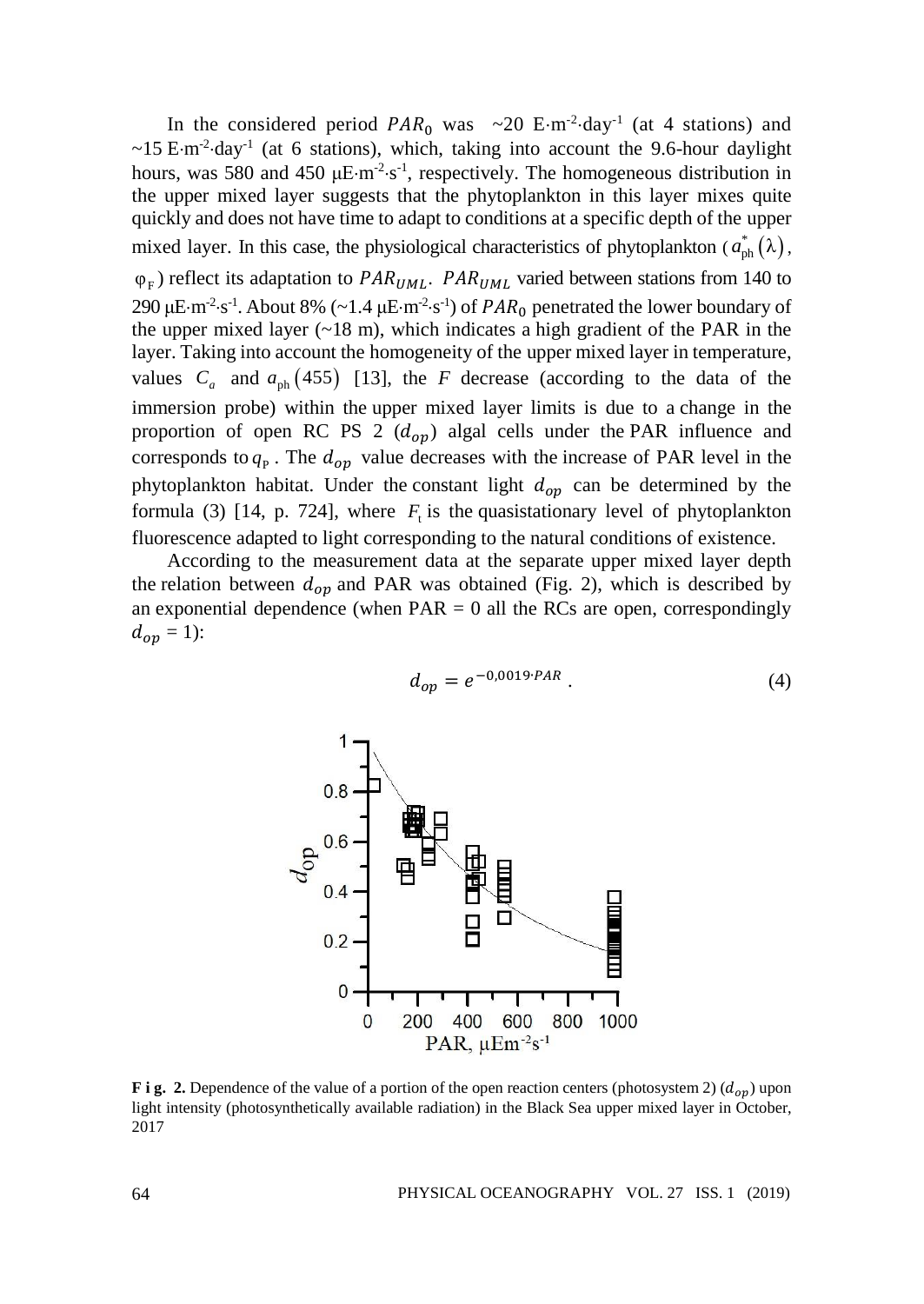Based on the data on PAR<sub>0</sub> and  $K_d$  using the equations (2) and (4)  $d_{op}$  were calculated for the upper mixed layer with high resolution in depth (1 m):

$$
d_{op}(z) = e^{-0.0019 \cdot (PAR_0 \cdot e^{-K_d z})}.
$$
 (5)

Due to the lack of dark adaptation of phytoplankton when measuring F in vivo, the obtained data corresponds to  $F_t$  that reflects the intensity of phytoplankton fluorescence adapted to light (natural lighting conditions). Under these conditions, phytoplankton cells have open and closed reaction centers of photosynthesis. The proportion of closed RCs  $(d_{closed})$ , that is, RCs that are not involved in photosynthesis and have a high level of non-photochemical quenching of fluorescence, was determined by the following formula

$$
d_{closed} = 1 - d_{op}.
$$

The potential *F* of the closed RCs, which is not registered by immersion sensors (without a dark chamber) used in combination with CTD and in BGC-Argo floats, it is determined by the expression

$$
F_{closed} = F_t \cdot d_{closed} .
$$

To level the light-induced decrease in *F* in the upper mixed layer and restore the profile of real *F (Freal*), it is necessary to take into account *Fclosed*:

$$
F_{real} = F_t + \left( F_t \left( 1 - e^{-0.0019 \left( P A R_0 \cdot e^{-K_d z} \right)} \right) \right),
$$

$$
F_{real} = F_t \left( 2 - e^{-0.0019 \cdot PAR_0 \cdot e^{-K_d x}} \right).
$$
 (6)

The fluorescence profiles recalculated according to equation (6) and probe data are shown in Fig. 1.

As a result of the correction of fluorescence quenching, it was obtained (Fig. 1), that  $F_{real}$  exceeds the measured  $F$  within the entire upper mixed layer. The greatest differences between  $F_{real}$  and  $F$  were obtained in the surface layer (37–51%). Thus, the use of the algorithm developed by the authors led to an increase in fluorescence in the surface layer by  $\sim$  1.4–1.5 times. The correctness of the change depends on the accuracy of the assessment of light conditions. Due to the fact that the average exposure level was applied for daylight hours, the highest accuracy of restoration for daytime soundings was obtained.

PHYSICAL OCEANOGRAPHY VOL. 27 ISS. 1 (2019) 65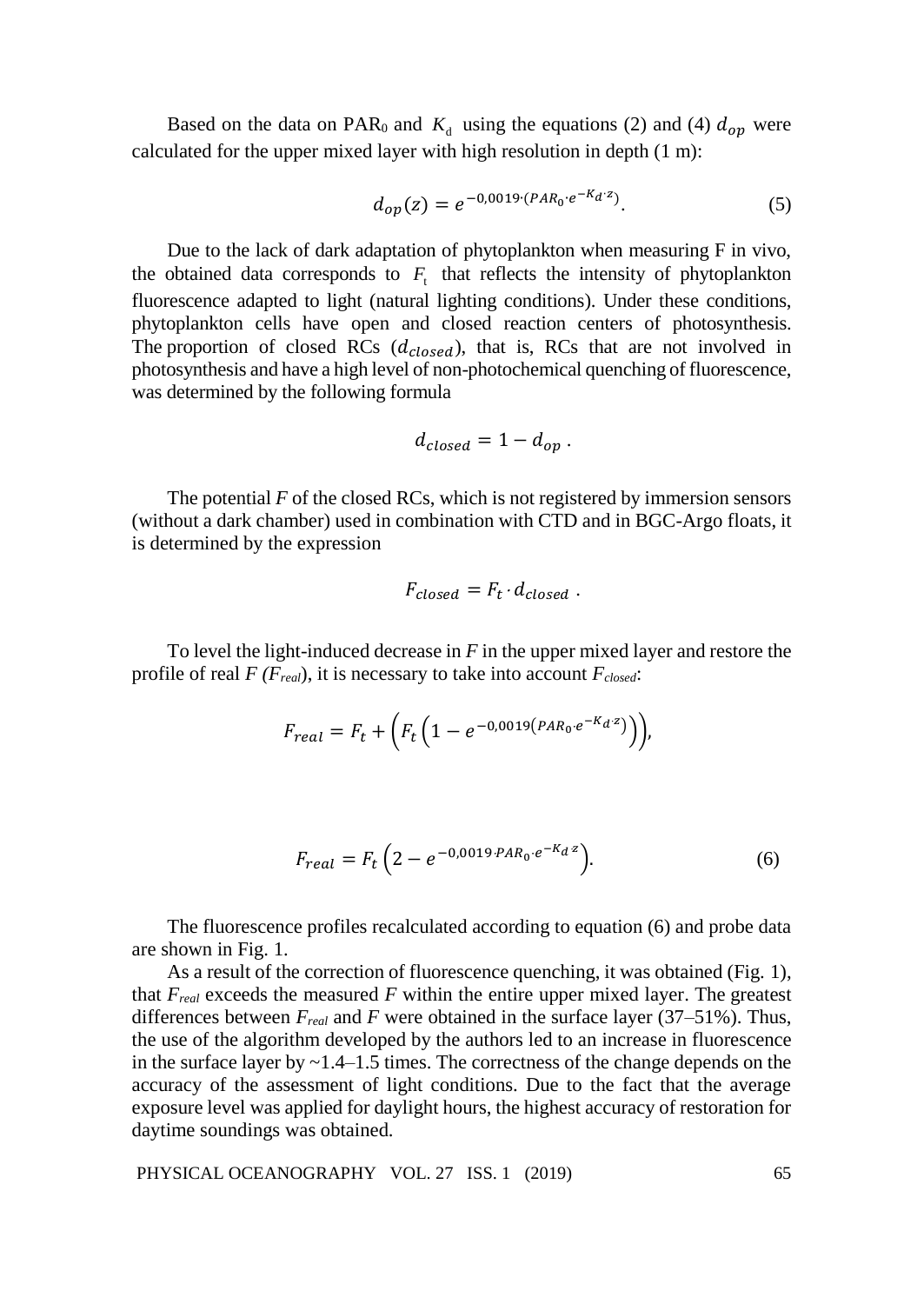# **Discussion**

When working with chlorophyll *a* fluorescence measurement data recorded using an immersion probe not equipped with a camera for dark adaptation of phytoplankton, the light effect in the upper mixed layer on the fraction of inactive photosynthesis reaction centers should be taken into account, which determines the non-photochemical quenching of fluorescence (equation (1)). Earlier, for BGC-Argo floats, to level out the illumination effect on the value of *F*, it was proposed to use the  $F$  data obtained at nighttime  $[15]$ . However, this approach (excluding daytime measurements *F*) limits the amount of data *F*, therefore, limits biological research based on measurements using floats. It should be noted that the measurement of the transparency of waters and PARs, which are important environmental factors determining the primary production characteristics of phytoplankton, can only be carried out during daylight hours.

In the present study, based on the obtained dependence of the fraction of closed RC PS 2 on PAR, an algorithm for correcting the chlorophyll *a* fluorescence quenching in the upper mixed layer is developed. Using this algorithm allows restoring the real profile of chlorophyll *a* concentration. In fact, using the algorithm, the fluorescence values for the case when all RC PS 2 are open and active and, therefore, quenching of *F* is absent (equal to 0), are obtained. The dependence of the ratio of open and closed centers on the PAR (equation (5)) is of a general nature; therefore, an algorithm based on this dependence can be used to restore the vertical fluorescence profile, and, consequently, the chlorophyll *a* concentration in different water areas. The exponential dependence coefficient (equation (5)) was obtained for the PAR value averaged over daylight hours. In order to refine the algorithm in the future, it is planned to study how the value of this coefficient changes during daylight hours.

# **Conclusions**

The universal algorithm for correcting fluorescence quenching in the upper mixed layer is proposed. Due to its correction, almost uniform fluorescence distribution is obtained in the upper mixed layer which is in a good agreement with the results of chlorophyll a concentration measurements in situ.

### **REFERENCES**

- 1. Falkowski, P.G. and Raven, J.A., 2007. *Aquatic Photosynthesis*. Princeton: Princeton University Press, 488 p.
- 2. Suggett, D.J., Prášil, O. and Borowitzka, M.A*.*, 2010. *Chlorophyll a Fluorescence in Aquatic Sciences: Methods and Applications*. Dordrecht: Springer, 323 p. doi:10.1007/978-90-481-9268-7
- 3. Sorokin, Yu.I., 1982. [*Black Sea: Nature, Resources*]. Moscow: Science, 217 p. (in Russian).
- 4. Babin, M., 2008. Phytoplankton Fluorescence: Theory, Current Literature and in situ Measurement. In: M. Babin, C.S. Roesler, J.J. Cullen, eds., 2008. *Real-Time Coastal*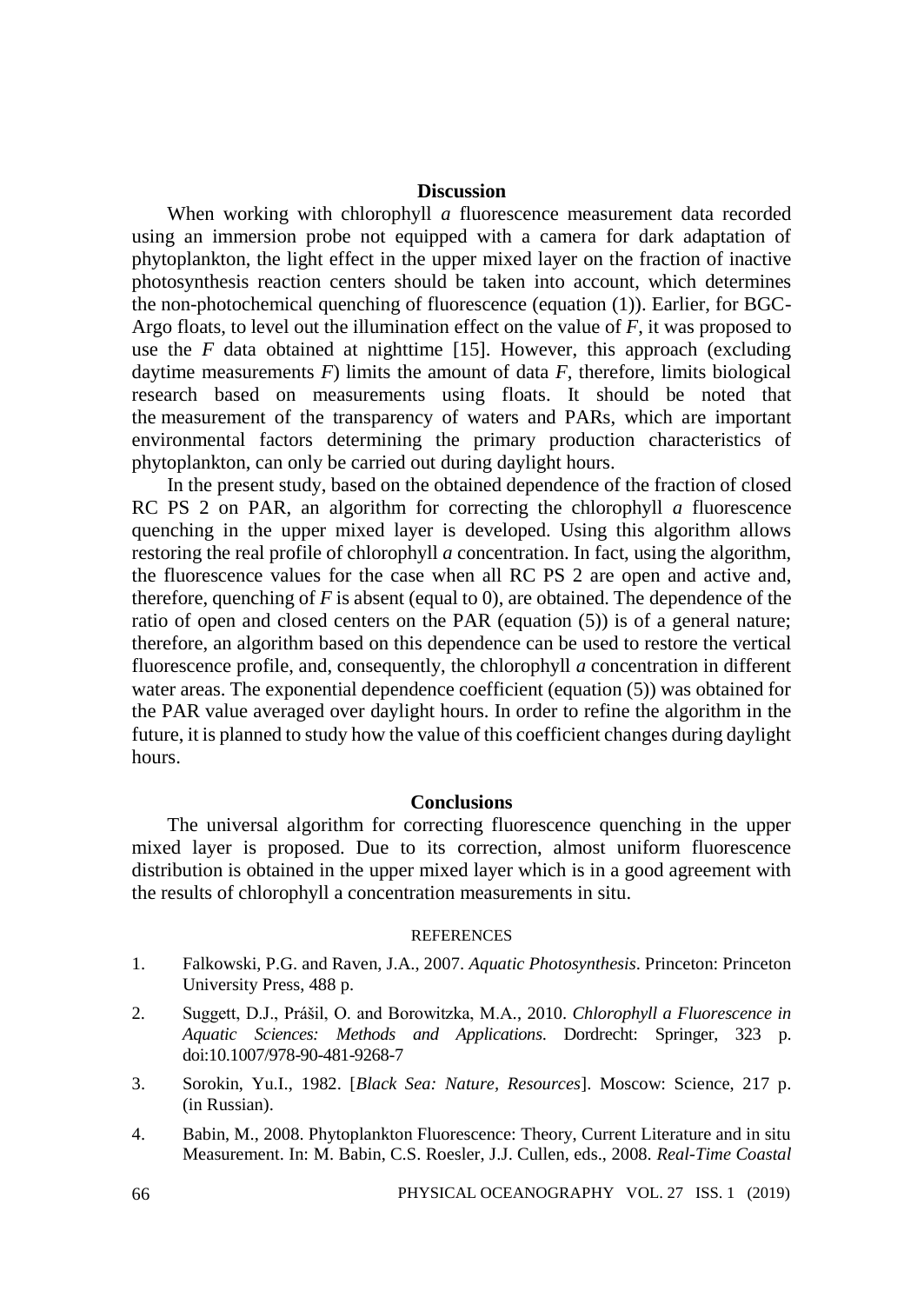*Observing Systems for Marine Ecosystem Dynamics and Harmful Algal Blooms: Theory, Instrumentation and Modelling*. Paris: UNESCO Publishing, pp. 237-280.

- 5. Pogosyan, S.I. and Matorin, D.N., 2005. Variability in the State of the Photosynthetic System of the Black Sea Phytoplankton. *Oceanology*, 45(suppl. 1), pp. S139-S148. Available at: http://www.library.biophys.msu.ru/matorin/3385.pdf [Accessed: 10 November 2019].
- 6. Schreiber, U., Bilger, W. and Neubauer, C*.*, 1995. Chlorophyll Fluorescence as a Nonintrusive Indicator for Rapid Assessment of *in vivo* Photosynthesis. In: E.D. Schulze and M.M. Caldwell, eds., 1995. *Ecophysiology of Photosynthesi*. Berlin: Springer, pp. 49-70. https://doi.org/10.1007/978-3-642-79354-7\_3
- 7. Kirk, J.T.O., 2011*. Light and Photosynthesis in Aquatic Ecosystems*. Cambridge: Cambridge University Press, 649 p.
- 8. Vedernikov, V.I., 1989. [Primary Production and Chlorophyll in the Black Sea in the Summer-Fall Season]. In: M.E. Vinogradov and M.V. Flint, eds., 1989. [*The Structure and Production Characteristics of Plankton Communities in the Black Sea*]. Мoscow: Nauka, pp. 65-83 (in Russian).
- 9. Suslin, V.V., Korolev, S.N., Kucheryaviy, A.A., Churilova, T.Ya. and Krivenko, O.V., 2015. Photosynthetically Available Radiation on Surface of the Black Sea Based on Ocean ColorData. In: SPIE, 1990. *Proceedings SPIE. Vol. 9680: 21st International Symposium Atmospheric and Ocean Optics: Atmospheric Physics*. 96800T. https://doi.org/10.1117/12.2203660
- 10. Babin, M., Morel, A., Claustre, H., Bricaud, A., Kolber, Z., Falkowski, P.G., 1996. Nitrogen- and Irradiance-Dependent Variations of the Maximum Quantum Yield of Carbon Fixation in Eutrophic, Mesotrophic and Oligotrophic Marine Systems. *Deep-Sea Research Part I: Oceanographic Research Papers*, 43(8), pp. 1241-1272. https://doi.org/10.1016/0967-0637(96)00058-1
- 11. Pogosyan, S.I., Galchuk, S.V., Kazimirko, Y.V., Konyukhov, I.V. and Rubin, A.B., 2009. Application of Fluorimeter "Mega-25" to Estimate the Quantity of Phytoplankton and Assess Its Photosynthetic Status. *Water: Chemistry and Ecology*, (6), pp. 34-40 (in Russian).
- 12. Ostrowska, M., Majchrowski, R., Matorin, D. N. and Wozniak, B., 2000. Variability of the Specific Fluorescence of Chlorophyll in the Ocean. Part 1. Theory of Classical in situ Chlorophyll Fluorometry. *Oceanologia*, 42(2), pp. 203-219. Available at: https://www.iopan.pl/oceanologia/Art5.pdf [Accessed: 10 November 2019].
- 13. Moiseeva, N.A., Churilova, T.Ya., Efimova, T.V., Krivenko, O.V. and Matorin, D.N., 2019. Fluorescence of Chlorophyll a during Seasonal Water Stratification in the Black Sea. *Physical Oceanography*, 26(5), pp. 425-437. doi:10.22449/1573-160X-2019-5- 425-437
- 14. Falkowski, P. and Kiefer, D.A., 1985. Chlorophyll a Fluorescence in Phytoplankton: Relationship to Photosynthesis and Biomass. *Journal of Plankton Research*, 7(5), pp. 715-731.<https://doi.org/10.1093/plankt/7.5.715>
- 15. Wojtasiewicz, B., Hardman-Mountford, N.J., Antoine, D., Dufois, F., Slawinski, D. and Trull, T.W., 2018. Use of Bio-Optical Profiling Float Data in Validation of Ocean Colour Satellite Products in a Remote Ocean Region. *Remote Sensing of Environment*, 209, pp. 275-290. https://doi.org/10.1016/j.rse.2018.02.057

PHYSICAL OCEANOGRAPHY VOL. 27 ISS. 1 (2019) 67